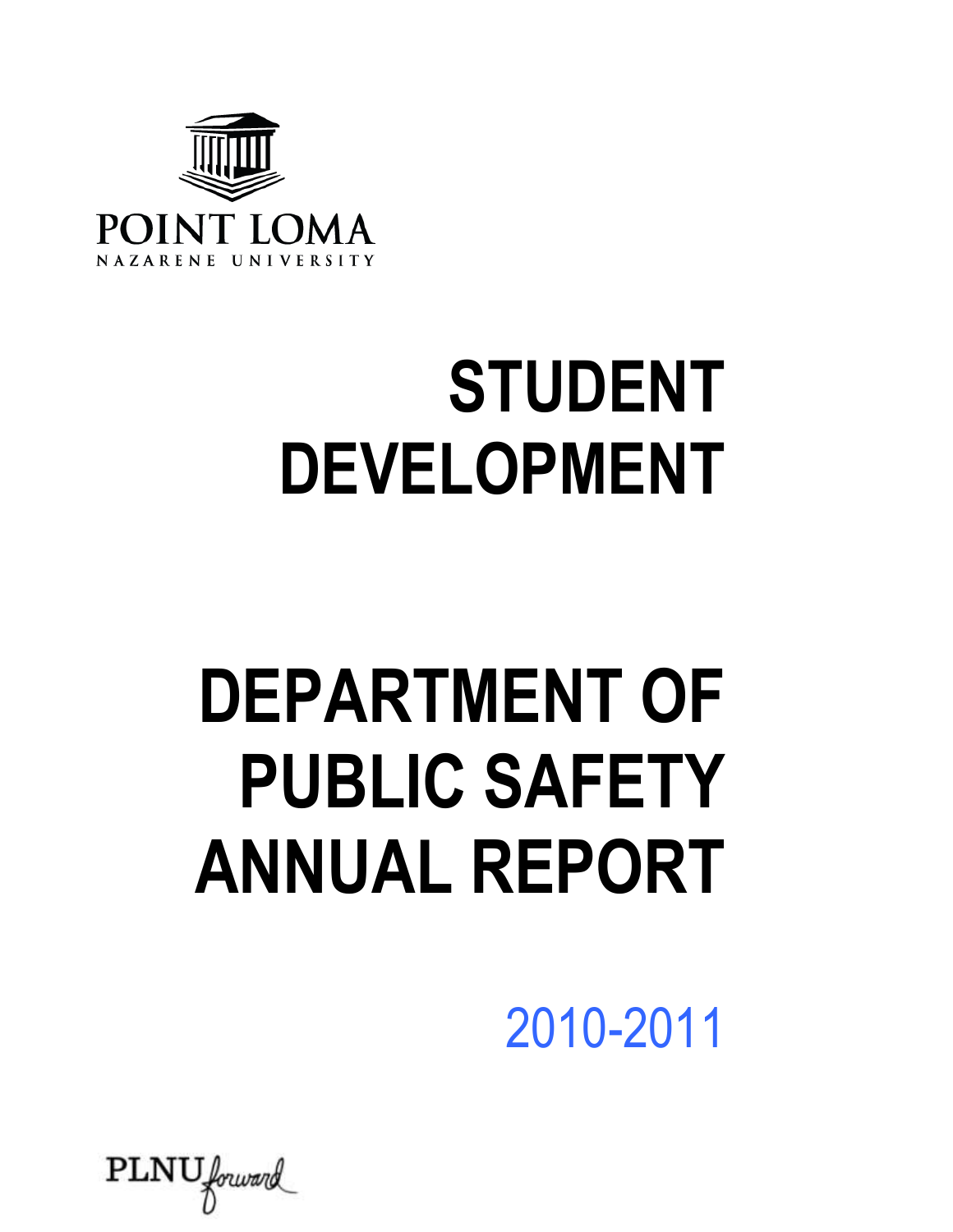# **PUBLIC SAFETY**

#### PURPOSE

To create an environment of safety where students, faculty, and staff are free to study, teach and work without undue personal safety concerns. To protect University assets through service and technology.

#### **PROGRAM DESCRIPTION**

The Department of Public Safety exists to serve our students, faculty and staff. The Department is operational on a 7/24 basis. We serve the community with Staff Officers and Student Community Service Officers. Operating authority and rationale for the Department is granted by the University Cabinet. The California Colleges and University Police Chiefs' Association (CCUPCA) website,

<http://www.ccupca.com/home/> is utilized as a resource. PLNU maintains an institutional membership in the International Association of Campus Law Enforcement Administrators (IACLEA) and routinely utilizes its website, [http://www.iaclea.org/,](http://www.iaclea.org/) for assistance with the implementation of policies and procedures consistent with current federal and state statutes. The Department is a non-sworn agency and our first priority is serving the community. The following is a list of services provided by Public Safety:

- Jump Starts and Air-Pressure Assistance
- Evening Escorts  $\bullet$
- Injury and Traffic Collision Reports  $\bullet$
- Vehicle Registration
- Parking Enforcement  $\bullet$
- Crime Reports

Student employees are used in the following positions:

- Office Receptionist Responsible for answering information phone calls, entering citations and processing reports.
- Dispatcher Emergency communications and assigning appropriate resources.
- Community Service Officers Patrolling the campus, enforcing parking regulations, crime prevention and documentation of crimes and other incidents.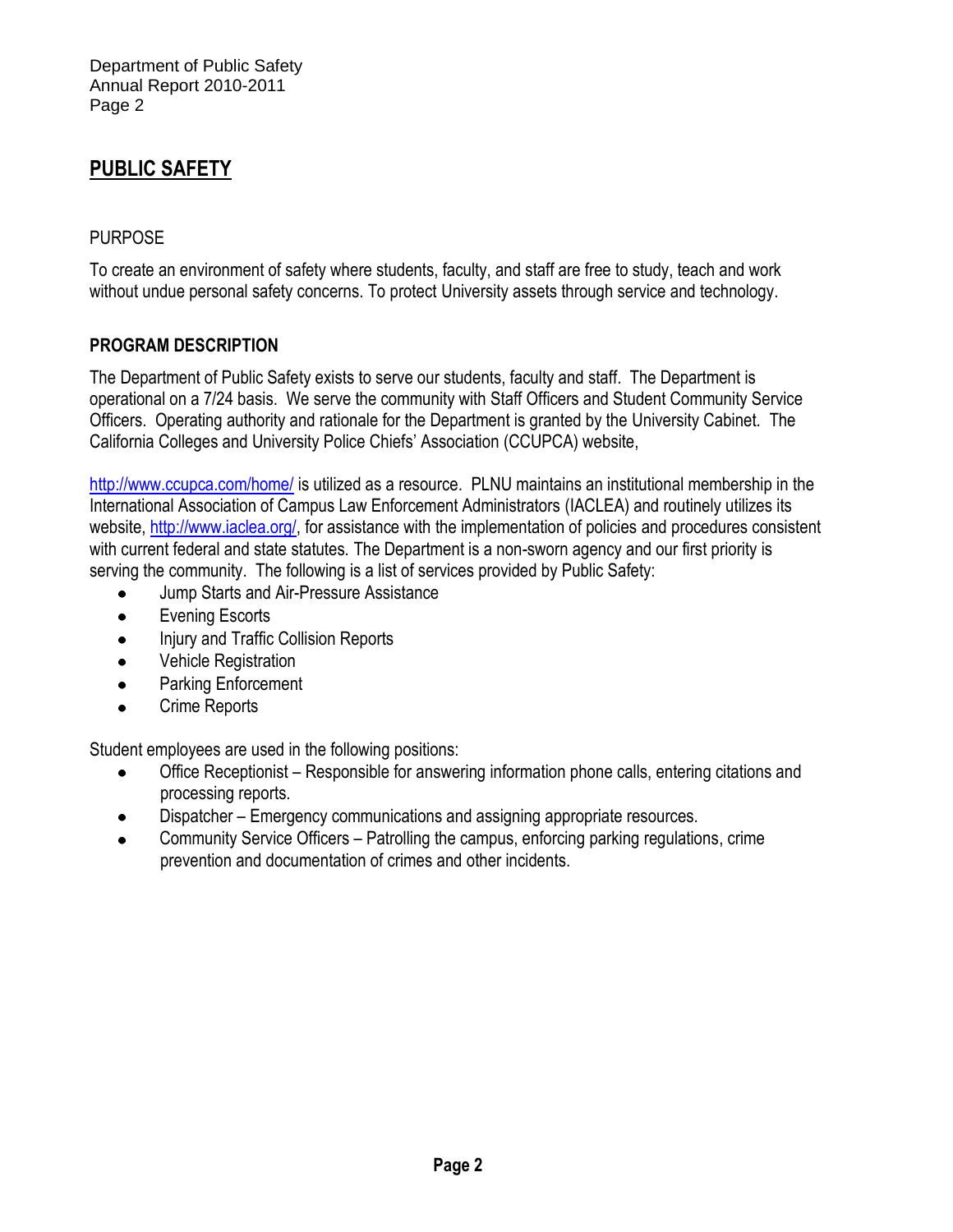### **AREAS OF IMPACT**

The following rubric describes the programs offered in the Office of Academic Advising, the linkages between student development outcomes, and type of assessment used to collect data.

| Program                                                                                  | <b>Outcome Domain(s)</b> | <b>Type of Assessment</b><br>Data                                                          |  |  |
|------------------------------------------------------------------------------------------|--------------------------|--------------------------------------------------------------------------------------------|--|--|
| Vehicle<br>Registration                                                                  | 2,<br>4                  | Numerical student<br>participation data - CARS                                             |  |  |
|                                                                                          |                          | and special permitting as<br>needed.                                                       |  |  |
| Jump-starts                                                                              | $\overline{2}$<br>Зa     | Numerical data gathered<br>from each occurrence.                                           |  |  |
| Injury and Accident Reports                                                              | За<br>4                  | Situational and Numerical<br>data gathered from each<br>occurrence.                        |  |  |
| Incident Reporting of Student<br>Misconduct, criminal offenses, or<br>policy violations. | $\overline{2}$           | Documentation of Student<br>Policy or criminal issues.                                     |  |  |
| Residence Hall Safety Program.                                                           | 2<br>7b<br>8             | Informational bulletin<br>boards.<br>Informational safety<br>pamphlets<br>Safety meetings. |  |  |

#### **SUMMARY OF PROGRAM IMPACT**

Vehicle registration impacts all students who bring vehicles onto campus. It is a critical component of a safe campus. A new system for registration and parking enforcement is in the process of being implemented for fall of 2011.

Providing jump-starts and tire air-pressure service to our stranded students, faculty and staff is a simple and effective way of modeling compassion, responsibility and leadership.

Injury reporting puts the officer at the scene of an injury. Officers have completed first aid, CPR and automated external defibrillator (AED) training. This training teaches and shapes our students prior to sending them out into the world.

Documenting incidents is an essential function of DPS. Students and officers who prepare incident reports learn to recognize and document violations of university rules or various legal statutes. This process can be stressful, and as such, it helps to teach and shape our officers in a way that allows them to manage their emotions and facilitate personal growth.

The Residence Hall Safety Program was developed and implemented by student officers during the spring 2009 semester. It involves the creation of Safety Bulletin Boards inside each residence hall combined with meetings and safety flier distribution. The safety fliers were designed by Student Officers and include the following topics: Bicycle Safety Guide, Identity Theft, Public Safety Update, Sexual Assault and Residence Hall Safety. Residential hall safety meetings were conducted and facilitated by student officers.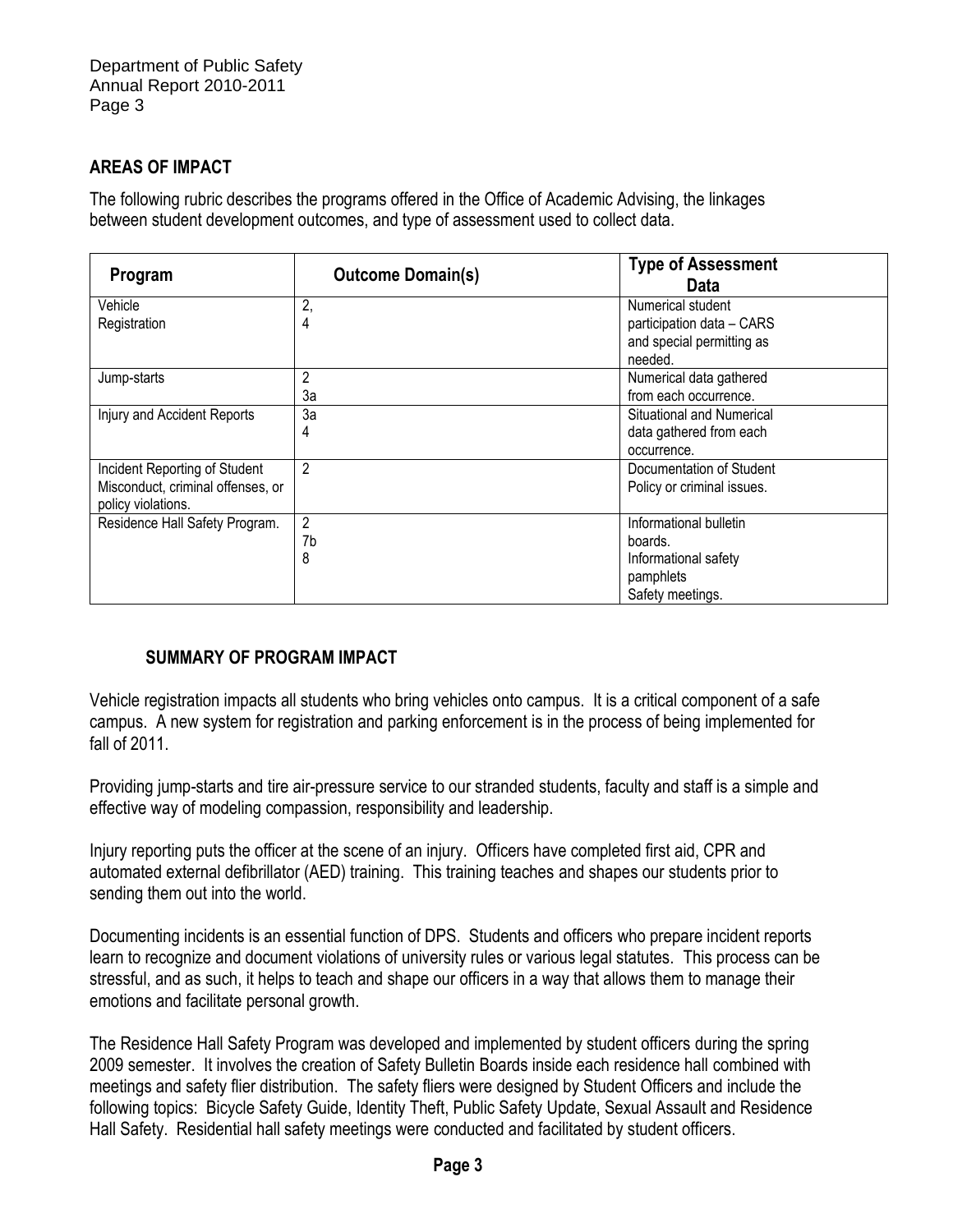#### **GROWTH AND DEVELOPMENT**

The vehicle registration process is evolving. Beginning in the fall of 2011, the entire registration process will be accomplished on-line using a third party system known as iParq. This change required a collaborative approach involving Information Technology Services, Accounting and Media and Creative Services. The jump-start service was recently improved with the purchase of a state of the art heavy duty portable jump-starter. It also has an air compressor. This acquisition allows for greater safety and speed when providing this service.

Injury reporting will continue to be a requirement as it supports the University in complying with CalOSHA regulations. Accurate and timely documentation of all injuries helps to reduce the University's exposure to liability claims.

Incident reporting will continue to improve as training is occurring on an on-going basis. A third party incident reporting system and CAD system are currently under development and should be implemented in the fall of 2011. This new software program is being custom built for PLNU Public Safety by an outside consultant and funded by ITS. It will facilitate a paperless process for incident reporting and statistical tracking of information will be much easier.

The Residence Hall Safety Program was conceived and implemented by student officers during the spring 2009 semester. Each residence hall was adopted by a student officer. This student officer held meetings and distributed fliers on safety issues in their assigned residence hall. It is anticipated this program will continue over the coming year.

# **STUDENT DEVELOPMENT COLLABORATION**

The programs that expand interaction of Public Safety across the university are summarized in Table 1.1. These collaborative programs are jointly planned learning experiences between and within Student Development, and also include institutional resources, services and programs throughout the PLNU community (e.g., Academic Affairs, Admissions, Faculty, Information Technology Services, PLNU Library, Student Financial Services, Study Abroad, etc.).

As Student Development continues to support the quality of student experience regarding the core values of an intentional Christian community and the development of students as whole persons, the process of identifying and assessing collaborative programs is an important factor in determining impact and sustainability.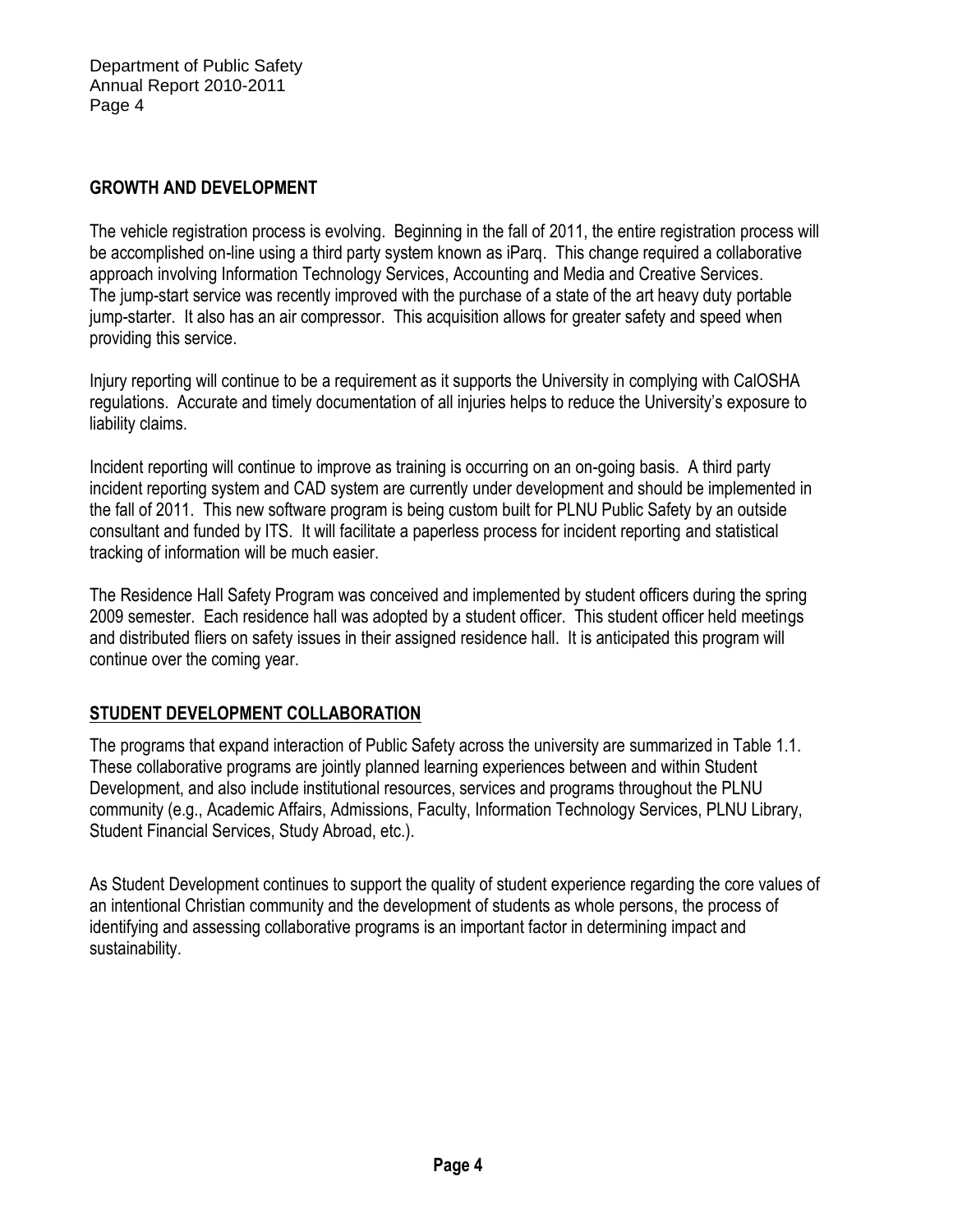| Area                                                                                      | <b>Program/Service</b>                                      | Who<br><b>Initiates</b><br>Contact                          | <b>Frequency of</b><br><b>Interaction</b>                              | <b>Description of</b><br>Interaction                         | <b>Recommendation for</b><br>future interaction                            |
|-------------------------------------------------------------------------------------------|-------------------------------------------------------------|-------------------------------------------------------------|------------------------------------------------------------------------|--------------------------------------------------------------|----------------------------------------------------------------------------|
| <b>Public Safety</b>                                                                      | Vehicle<br>Registration<br>Program                          | Students,<br>Faculty and<br>Staff                           | Initial vehicle<br>registration<br>followed by<br>update as<br>needed. | Portal, phone<br>and e-mail.                                 | Continue to work with ITS<br>to keep program efficient<br>and streamlined. |
| <b>Public Safety</b>                                                                      | Parking<br>Enforcement                                      | Student and<br>Staff<br><b>Officers</b>                     | Multiple daily<br>contacts.                                            | Parking<br>Citations                                         | None                                                                       |
| <b>Public Safety</b>                                                                      | <b>Citation Appeals</b>                                     | <b>Students</b>                                             | Monthly                                                                | Portal                                                       | The Traffic Appeals<br>Committee will continue<br>to meet monthly.         |
| <b>Public Safety</b>                                                                      | Residence Hall<br>Safety Program.                           | Student<br><b>Officers</b>                                  | Twice per<br>semester.                                                 | In person,<br>bulletin boards<br>and fliers                  | Continue program.                                                          |
| Public Safety/<br><b>Human</b><br>Resources/<br><b>Physical Plant</b>                     | Initial Emergency<br>Response<br>Coordinator<br>Training    | Staff<br>Officers/<br>Director                              | Three classes<br>annually                                              | In person                                                    | <b>Conduct Annual</b><br><b>Refresher Training</b>                         |
| Public Safety/<br>Wellness<br>Center/<br>Spiritual<br>Development/<br>Residential<br>Life | Alcohol<br>Awareness /<br><b>Personal Safety</b><br>Program | Students,<br>Faculty,<br>Staff.<br>Local Law<br>Enforcement | Two per year                                                           | Collision<br>Display,<br>Posters,<br>Personal<br>Interaction | Continue Program                                                           |

# Table 1.1 Department of Public Safety areas of collaboration.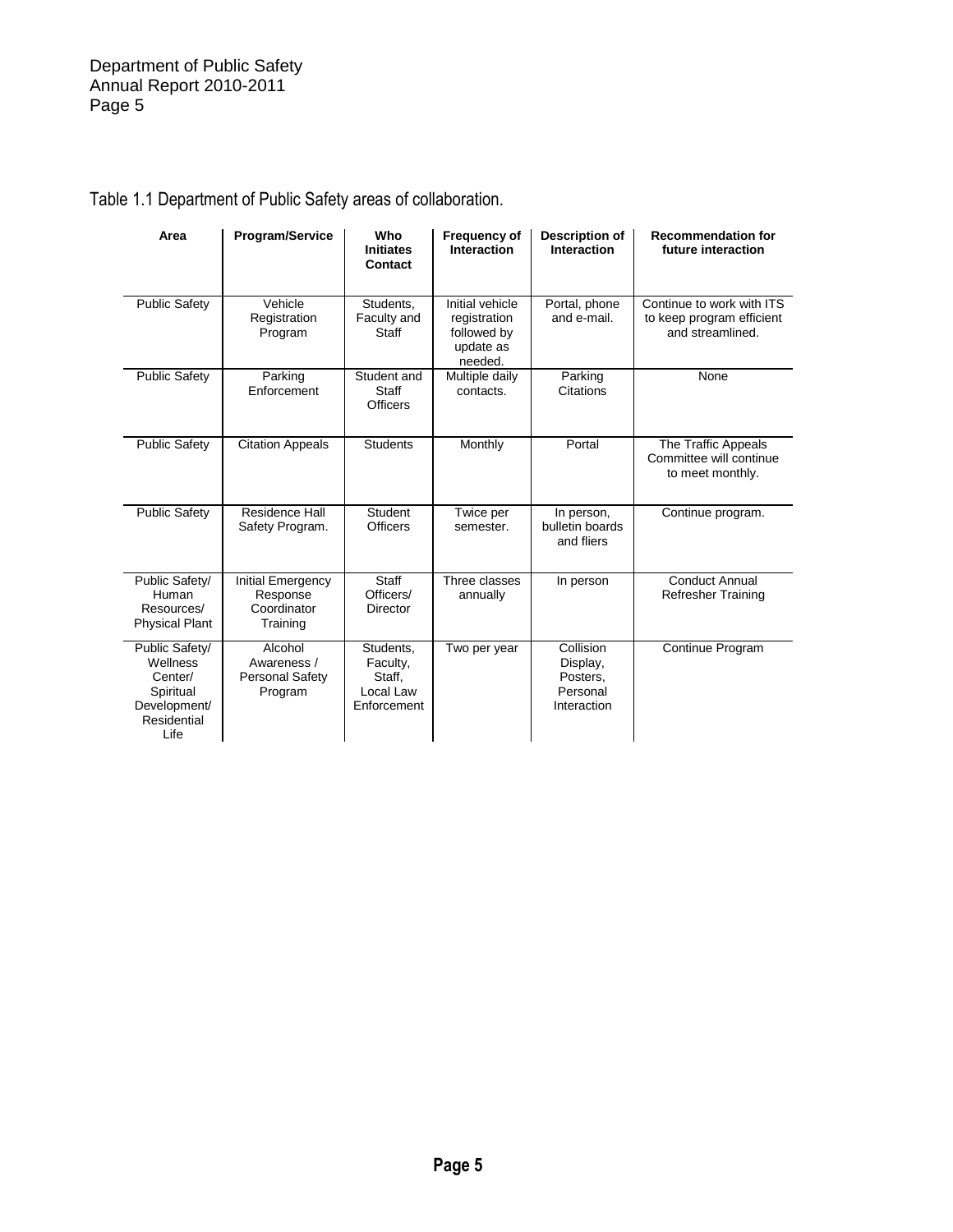# **APPENDICES**

**Types of Assessment** - Numerical data accumulated from daily operations.

- Vehicle Registration
- Jump-Starts  $\bullet$
- Injury Reports
- Incident Reports
- Citations Issued
- Citations Appealed
- 1. Vehicle Registration for the 2009/2010 school year:
	- Total Student Vehicles 1223
	- Residents 500
	- Flex Housing 234
	- Commuters 489
- 3. Jump-start and air services: 189.
- 4. DPS documented a total of 35 injury/illness reports through May of 2011.
- 5. DPS documented a total of 145 incident reports through May of 2011.
- 6. Our assessment of parking enforcement is that it yields an effective and positive outcome.
	- Total Citations 818
	- Repeat Violators 106
	- Three time violators 32
	- Four time violators 15
	- Five to ten time violators 7
- 7. Citation Appeals.
	- Total Appeals 141
	- Appeals Granted 99
	- Appeals Denied 13
	- Appeals Reduced to Warning 26
	- Reduction in Fine 3

9. DPS conducted a collaborative Alcohol Awareness Day event on Monday February 28, 2011. This was a collaborative effort involving DPS, Residential Life, Wellness Center, Spiritual Development and Physical Plant, San Diego Police Department and CHP. There was a wrecked car display, posters and root beer floats. The following evening there was a panel of local pastors from different denominations, who each provided their theological perspectives on alcohol consumption. These two events were scheduled immediately prior to spring break.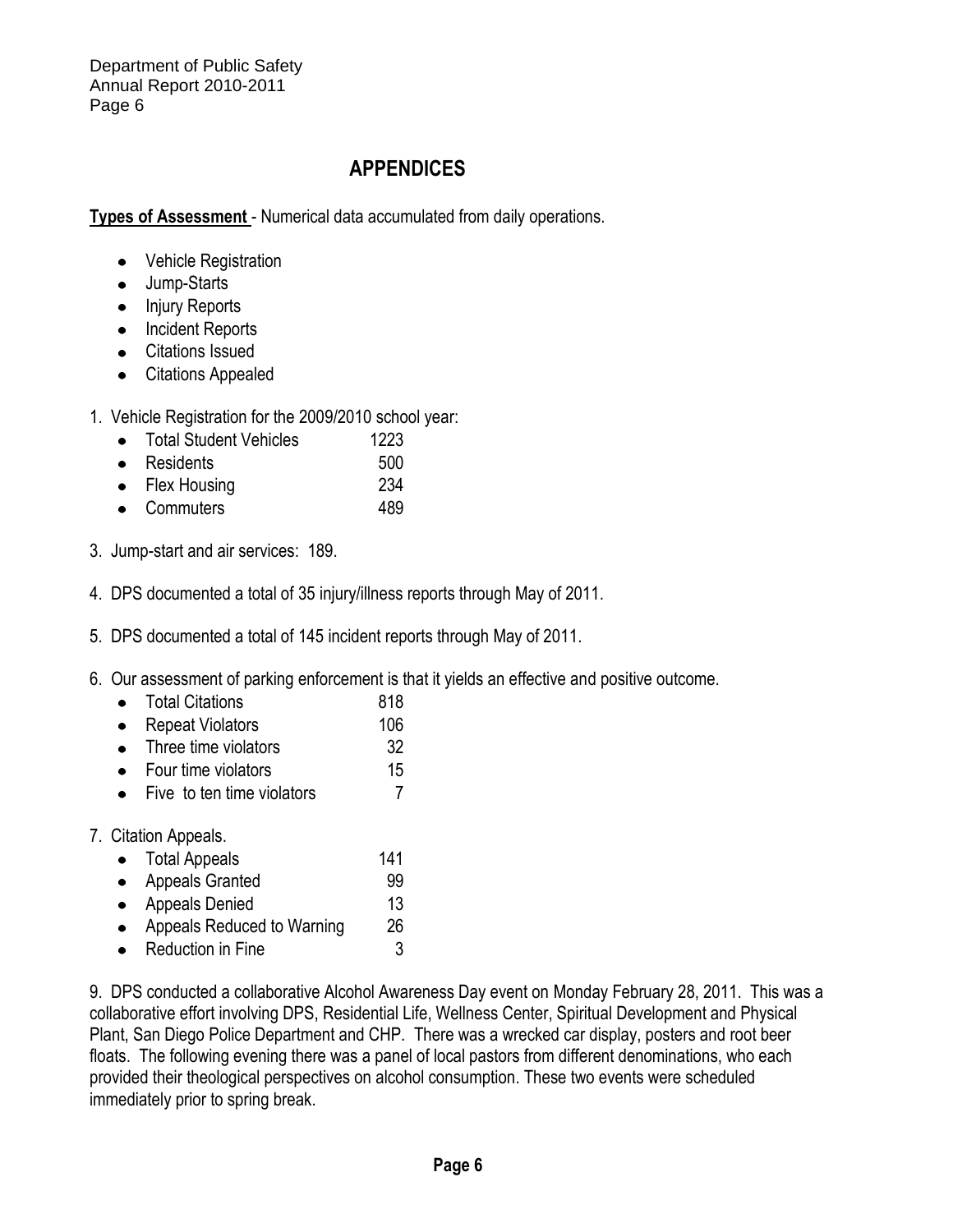# **STUDENT DEVELOPMENT STUDENT FOCUSED OUTCOME DOMAINS**

#### **1.** Retention

• Pursues and completes a degree at PLNU

### **2.** Engagement

Develops a significant connection to relationships and participates in programs at PLNU which enhance personal development, facilitate learning, and result in retention

#### **3.** Social / Emotional

- Develops and maintains mutually rewarding relationships with friends and colleagues at PLNU
- Considers others' points of view and seeks involvement with others different from oneself
- Manages emotions in a manner which facilitates personal growth and relationships with others

#### **4.** Physical

• Chooses behaviors and environments that promote health

# **5.** Spiritual

- Grapples with and clarifies personal faith
- Experiences multiple relationships and opportunities in which Christian values are explicit

# **6.** Occupational/Career

- Maintains or exceeds academic standards necessary to achieve a degree at PLNU
- Utilizes campus resources as part of career exploration
- Makes connection between classroom and co-curricular learning
- Develops skills to seek employment or advanced education beyond graduation

# **7.** Leadership

- Serves in a leadership capacity in a student organization
- Develops a personal leadership philosophy and style that is consistent with a Wesleyan perspective of service to others

# **8.** Student Learning

Participates in experiential programs such as student government, peer education, and resident  $\bullet$ advising, which facilitate experimentation, skill development, and multiple levels of learning